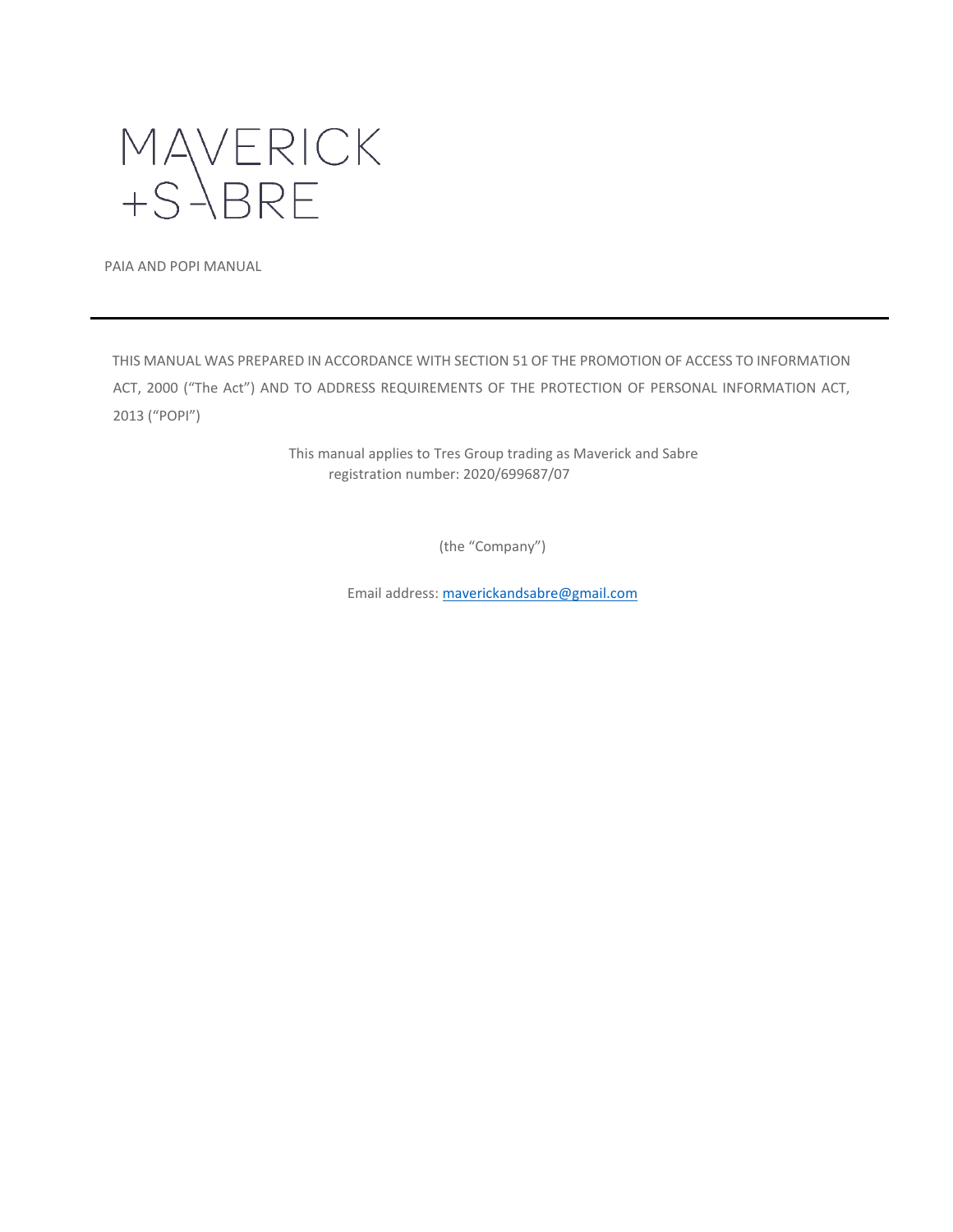# **TERMS AND CONDITIONS OF USE FOR THE WEBSITE**

# 1. SCHEDULE



# 2. INTRODUCTION

Welcome to the website set out in item 1.6 of the Schedule ("**Website**"), owned and operated by the Organisation set out in item 1.1 of the Schedule ("**Organisation**"). These Terms and conditions of use ("**Terms**") set out the Terms that regulate the use of the Website by the user ("**you, your or yourself**").

# 3. ACCEPTANCE OF TERMS

These Terms take effect as soon as you access the Website and constitute a binding agreement between the Organisation and yourself. The current version of these Terms will govern both the Organisation's and your rights and obligations each time you access this Website. If you do not agree with any provision contained in these Terms, you must immediately cease to use the website. Your failure to do so, and your continued use of and access to the Website, will mean that you have read, understood and agree to be bound in full by the provisions of these Terms. Unless the contrary is specified, these Terms apply whether you use and access either free or paid-for services offered by the Organisation on the Website.

# 4. USE OF THE WEBSITE

- 4.1. By accessing the Website, you warrant and represent that (i) your use of the website is for lawful purposes, (ii) you are over 18 (Eighteen) years of age, and (iii) you can legally conclude a binding agreement with the Organisation. You further warrant that you will not contravene any South African or international laws by using the Website, any services offered on the Website or any information provided to you by the Organisation through your use of the Website.
- 4.2. Except as expressly authorised by these Terms, you may not use, alter, copy, distribute, or transmit any content contained on this Website.

#### 5. USE OF INFORMATION

- 5.1. The Organisation conducts its business in accordance with all South African legislation applicable and relevant to its business. One aspect of such legal compliance pertains to data protection. The Organisation values the privacy of your information and will protect your personal information in accordance with all relevant laws and regulations. This includes the Protection of Personal Information Act no 4 of 2013 ("**POPIA**") and all regulations promulgated in terms thereof.
- 5.2. By using the Website, and thereby accepting to be bound by these Terms, you expressly acknowledge, agree and consent to the Organisation and our suppliers, or any person authorised on our behalf, using your personal information, as this Term is defined by POPIA ("**Personal Information**") for any purpose necessary for you to use the Website, or for the Organisation to render any service to you via the Website.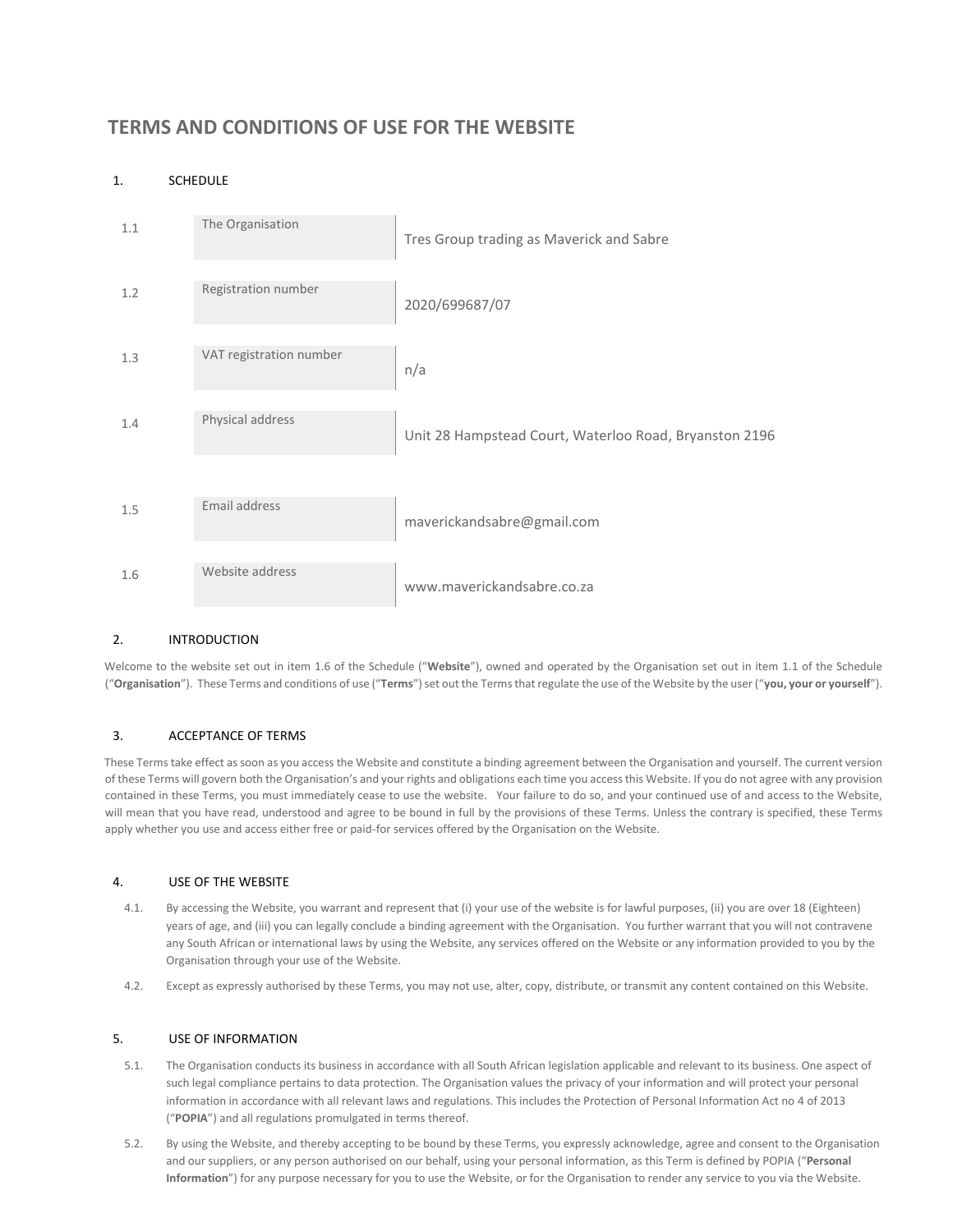#### 6. AMENDMENT OF TERMS

- 6.1. The Organisation, in its sole discretion, reserves the right to amend these Terms at any time. Any such amendments will come into effect immediately and automatically. Whenever the Organisation concludes any amendments to these Terms, the amended Terms will be posted on this page, together with an indication at the bottom of the page as to the date upon which the Terms were last revised. You agree to review these Terms for any such amendments whenever you visit the Website, and you will be deemed to have done so.
- 6.2. Should you not agree to any amendments of these Terms, you must immediately cease to access and use the Website.

### 7. CONTENT OF USERS

- 7.1. There are certain areas on the Website that allow users of the Website to upload questions, data, and other information ("**User Content**"). As a user, you are solely responsible for the User Content that you upload, display, and / or otherwise make available ("**Add**") to the Website, and you hereby agree that the Organisation is only a conduit for the online sharing, distribution and publication of your User Content. The Organisation will not review or reference any such User Content except as may be provided in the Organisation's privacy policy or as may be required by law. Unless otherwise stipulated by law, or unless the contrary is specified in any other Terms and conditions of the Organisation, all User Content is owned by the User who adds it to the Website. Subject to the aforegoing two provisos, the Organisation does not claim any ownership rights in any User Content.
- 7.2. You agree not to Add any User Content that contains any information or content that (i) is not legally permitted; (ii) you do not have a right to make available under any law, or under contractual or fiduciary relationships; and / or (iii) you know is incorrect and / or inaccurate. You agree that any User Content that you Add to the Website does not and will not violate any third-party rights of any kind.

#### 8. COPYRIGHT AND INTELLECTUAL PROPERTY RIGHTS

- 8.1. For purposes of these Terms, "Intellectual Property Rights" means "any and all Intellectual Property Rights of whatsoever nature and form including, without limitation, patents, designs, copyright, trademarks, trade secrets and / or know-how, whether in existence now or whether arising in the future, and including all applications and registrations, renewals and extensions thereof, under the laws of any country, territory or other jurisdiction.
- 8.2. Unless the contrary is expressly specified in these Terms, any and all content and material of whatsoever nature and form contained or depicted on the Website, or incorporated or embedded in any service offered on or via the Website, including, without limitation software, images, text, graphics, illustrations, logos, branding, and/ or photographs ("**Organisation Content**"), and all Intellectual Property Rights subsisting in such Organisation Content, vest exclusively in the Organisation. You hereby agree and undertake that you will at no time lay any claim to the Organisation Content, and / or to any Intellectual Property Rights subsisting in such Organisation Content.
- 8.3. Except as explicitly provided herein, nothing in these Terms shall be deemed to create a license in or to any Intellectual Property Rights belonging to the Organisation, and you agree and undertake that you will not yourself, or through any parent, subsidiary, affiliate, agent or other third party: (i) modify, port, translate, localise or create derivative works of the Organisation Content, or any part thereof; (ii) by any means whatsoever, decompile, disassemble, reverse engineer or attempt to reconstruct, identify or discover any source code, underlying ideas, underlying user interface techniques or algorithms contained or incorporated in any Organisation Content, or any part thereof, , or disclose any of the foregoing; (iii) sell, lease, license, sublicense, copy, market, reproduce, transmit or distribute the Organisation Content, or any part thereof, including any Intellectual Property Rights subsisting therein, without the express written consent of the Organisation; (iv) encumber or create any lien or security interest in respect of any Organisation Content or any Intellectual Property Rights subsisting therein; and (v) knowingly take any action that would cause any of the Organisation Content to be placed in the public domain, or that would infringe any Intellectual Property Rights in the Organisation Content. Use of the Organisation Content, and any Intellectual Property Rights subsisting therein, for any purpose not expressly permitted by these Terms is strictly prohibited.
- 8.4. You understand and acknowledge that you may be exposed to User Content that is inaccurate, misleading and / or offensive and you agree that the Organisation will not be liable for any damages you allege to incur as a result of exposure to such User Content.

# 9. DISCLAIMER OF WARRANTIES AND LIABILITIES

- 9.1. The Organisation does not make any warranties, representations, statements or guarantees, whether express, implied in law or residual, regarding the Website and any services offered on or via the Website, and these are provided on an "as is" basis. The Organisation also does not make any warranty or representation that any information contained on the Website or included in any services is appropriate for use in any jurisdiction.
- 9.2. Use of the Website, any Organisation Content and / or any service offered as a part thereof is entirely at your own risk. The Organisation makes no representations, warranties or conditions about the quality, accuracy, reliability, completeness, or timeliness of any of the aforegoing.
- 9.3. The Organisation does not assume any responsibility for any errors, omissions or inaccuracies in the Website, the Organisation Content and / or any service that may be offered pursuant thereto.
- 9.4. Neither the Organisation nor its shareholders, officers, directors, employees, affiliate companies, agents and advisors ("**Indemnified Parties**") shall be responsible for, and deny, all liability for any loss, harm, damage (whether direct, indirect or consequential) and / or expense of any